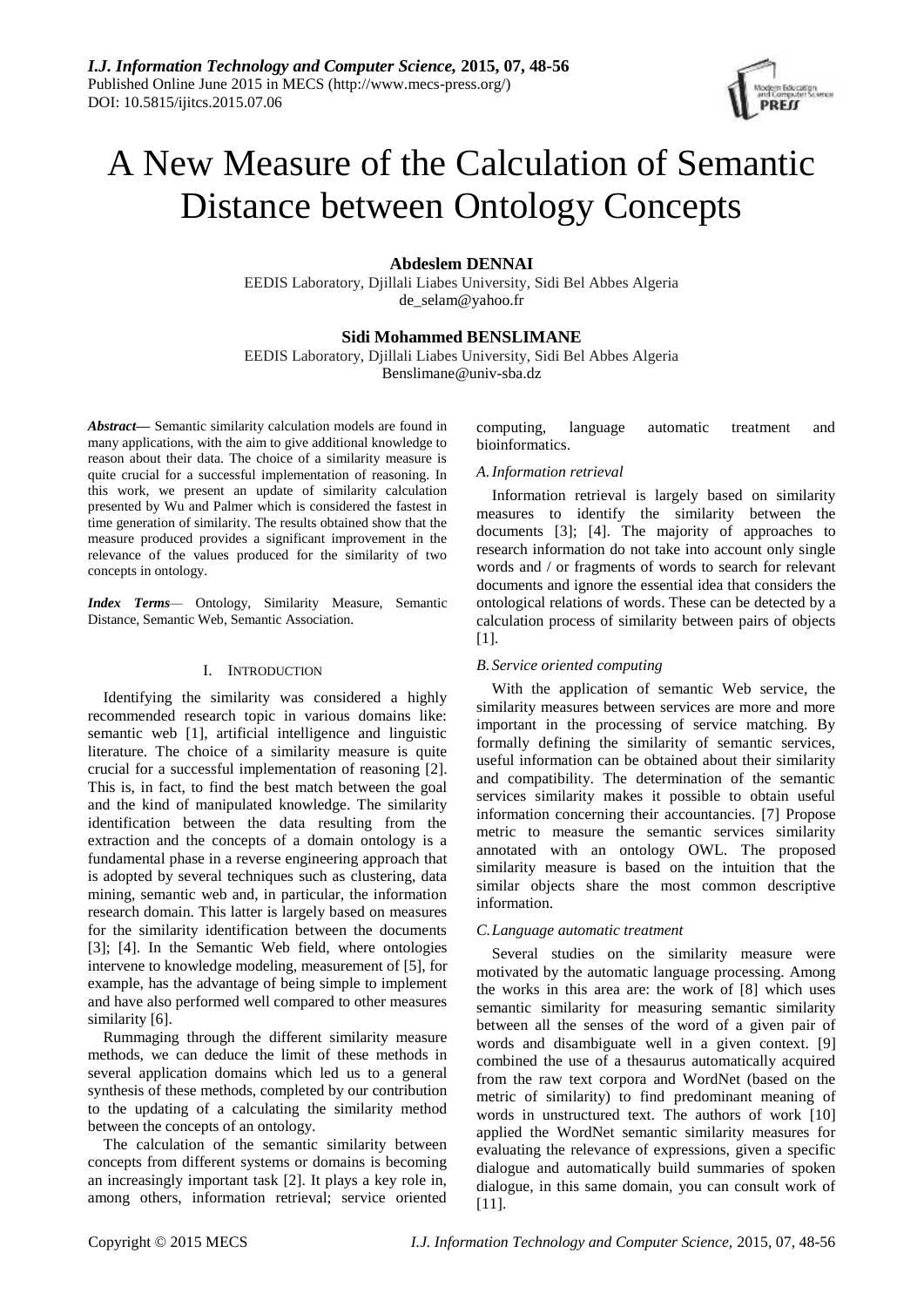### *D.Bioinformatics*

The large-scale effort in developing, maintaining and making biomedical ontology available motivates the application of similarity measures to compare ontology concepts or, by extension, the entities described therein. A common approach, known as semantic similarity, compares ontology concepts through the information content they share in the ontology. Ontology-based similarity has become a prominent approach to compare biomedical entities based on their biomedical activity [12]. A variation of similarity measure based on the informational content is adopted to find a better way to organize and interrogate a Gene Ontology data (GO). To calculate the semantic similarity between proteins, rather than the terms of GO ontology, authors in [13] combined between three similarities measures [14]; [6]; [14]. Furthermore, many similarity measures have been applied to biomedical ontology and compared against, traditional structural similarity measures [9]; [15]; [16].

Our contribution is shown in this domain by using an extract of this gene ontology (GO) [17], in addition to another extraction of travel ontology [18] in the fourth part of this work. While excavating in the various existing methods of similarity measure, we can deduce the limit from these methods in some domains of application what us led to make a general synthesis of these methods, completed by our contribution in the update of a method of similarity calculating between ontology concepts.

The reset of the paper is organized as follows: The second section presents a classification of the main approaches to measuring similarity. The third section describes some related work. In the fourth section, we present our contribution before concluding with some future perspectives in the fifth section.

# II. TAXONOMY OF TECHNIQUES FOR MEASURING SIMILARITY

In this section, we present a classification of the main approaches to measuring similarity.

### *A.Techniques based on the arcs*

The most intuitive similarity measure between objects in ontology is their distances [19]; [20]; [5]. Obviously, an object X is more similar to an object Y than an object Z, this similarity is evaluated by the distance between the objects in the ontology.

These measures use the hierarchical structure of the ontology to determine the semantic similarity between concepts. Calculating distances in the ontology is based on a specialization of object graph. In each graph, the distance of the ontology must be characterized by the shortest path that involves a common ancestor or the smallest generalizing (SG), potentially connecting two objects through common descendants. Among the works classified under this banner, we have:

| <b>Similarity</b><br><b>Measure</b> | <b>Description</b>                                                                                                                                                                                                                                                                                                                                                                                                                                                                                                                                                                                                                                                                                                                                    | <b>Mathematical formula and commentaries</b>                                                                                                                                                                        |
|-------------------------------------|-------------------------------------------------------------------------------------------------------------------------------------------------------------------------------------------------------------------------------------------------------------------------------------------------------------------------------------------------------------------------------------------------------------------------------------------------------------------------------------------------------------------------------------------------------------------------------------------------------------------------------------------------------------------------------------------------------------------------------------------------------|---------------------------------------------------------------------------------------------------------------------------------------------------------------------------------------------------------------------|
| Wu and Palmer.<br>$\boxed{5}$       | It was used by [21] to organize web documents into clusters. It<br>was also used in [22] to evaluate the semantic proximity of the<br>two concepts of a HTML page to a relatively thesaurus through<br>indexation of website by ontology. It's based on the following<br>principle (See figure 1):<br>Given an ontology formed by a set of nodes and a root node<br>$(C_R)$ . C1 and C2 represent two ontology elements for which we<br>will calculate the similarity. The principle of similarity calculation<br>is based on the distances $(D1+D_R)$ and $(D2+D_R)$ separating the C1<br>and C2 nodes from the node $C_R$ and the distance $(D_R)$ separating<br>the subsuming concept or the smallest generalizing of C1 and C2<br>of node $C_R$ . | $C_R$<br>$D_R$<br>SG<br>D <sub>2</sub><br>D <sub>1</sub><br>C <sub>1</sub><br>C <sub>2</sub><br>Fig. 1. Example of an ontology extract.<br>$SimWP(C1, C2) = \frac{2 \times D_R}{D1 + D2 + 2 \times D_R}$ (1)        |
| Rada and al.<br>[19]                | This measure is adopted in a semantic network and it is based<br>on the fact that we can calculate the similarity based on the<br>hierarchical relationships "is-a". To calculate the similarity of two<br>concepts in ontology, we must calculate the number of minimum<br>arcs between them. This measure, based on the calculation of the<br>distance between nodes by the shortest path, has an average of<br>more obvious to evaluate the semantic similarity in a hierarchical<br>ontology.                                                                                                                                                                                                                                                     | In the biomedical domain, [15] proposed the first<br>semantic similarity measure by using path length<br>between biomedical terms in the MeSH (Medical Subject<br>Heading, [23]) ontology as a measure of semantic. |
| Ehrig and al.<br>[24]               | The similarity of the entities is measured in data by considering<br>the simple or complex data type (integer, character). The semantic<br>relations between the entities are measured at the layer of the<br>ontology. Finally the context of the layer specifies how the<br>entities of the ontology used in some external context,<br>specifically, the context of the application.                                                                                                                                                                                                                                                                                                                                                                | This work introduces three layers: data, ontology and<br>context.                                                                                                                                                   |

| Table 1. Similarity measures based on the arcs. |  |
|-------------------------------------------------|--|
|-------------------------------------------------|--|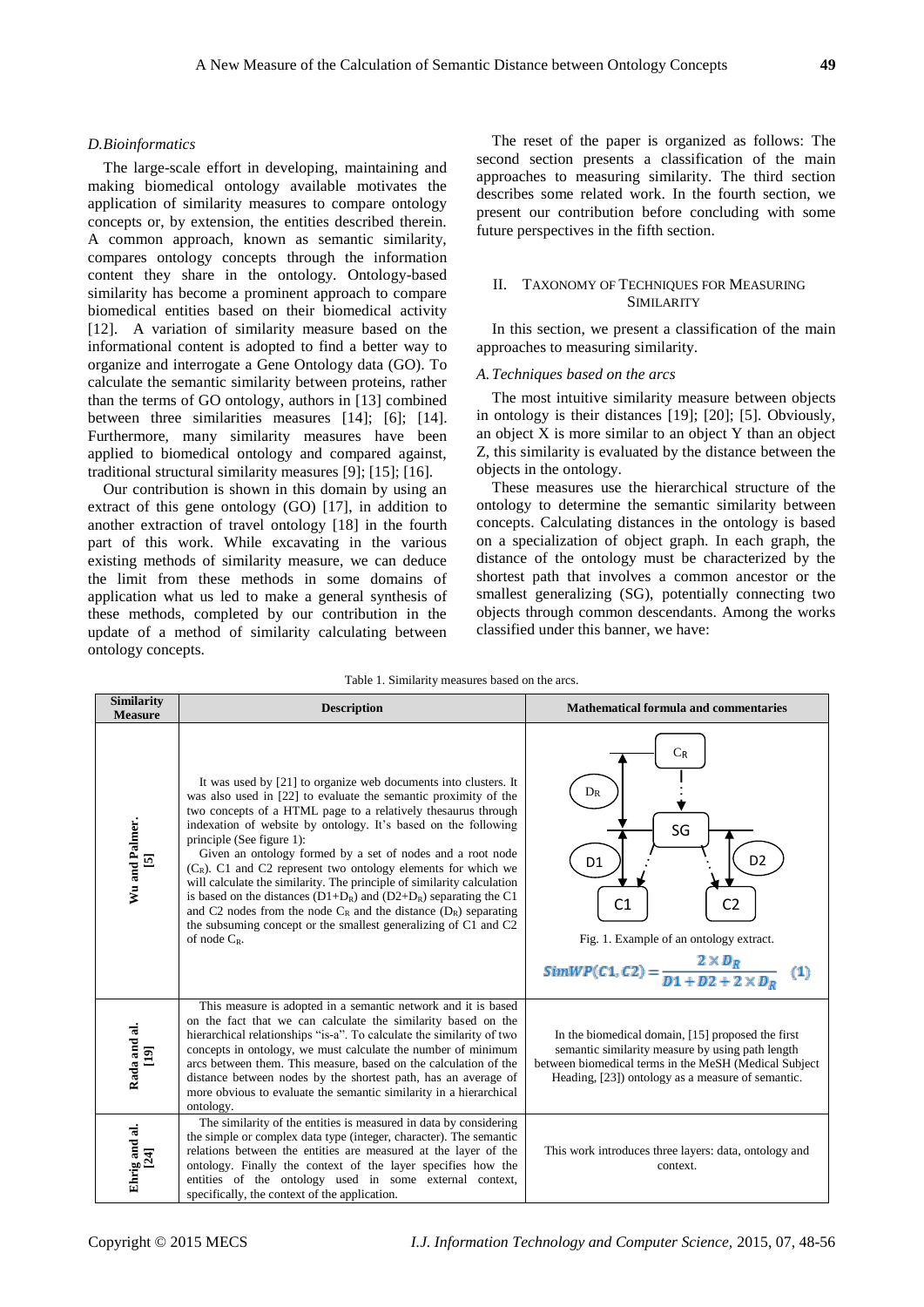### *B.Techniques based on the nodes*

These techniques adopt a new measure in terms of the entropy measure of information theory [6] [26]. The probability P (.) for identifying the use of a class or its descendents in a corpus refers to the class information. The following formula defines the entropy of a class:

#### $E(c) = -log(P)$  $(2)$

Where P is the probability of finding an instance of the concept c. the probability of concept c is calculated by

dividing the number of instances of c by the total number of the instances. By associating the concepts of probability of taxonomy, it is possible to avoid the unreliability of the distances arcs. This quantitative characteristic of the information provides a new way of measuring the semantic similarity. More information is shared by two concepts, more they are similar. Among the work found in the literature under this banner, we can cite (see the following table):

Table 2. Similarity measure based on the nodes.

| <b>Similarity</b><br><b>Measure</b> | <b>Description</b><br><b>Mathematical formula and commentaries</b>                                                                                                                                                                                                                                                                                                                                                                                                                                                                                                                                                                                                                                                                  |                                                                                                                                                                                                                                                                                     |
|-------------------------------------|-------------------------------------------------------------------------------------------------------------------------------------------------------------------------------------------------------------------------------------------------------------------------------------------------------------------------------------------------------------------------------------------------------------------------------------------------------------------------------------------------------------------------------------------------------------------------------------------------------------------------------------------------------------------------------------------------------------------------------------|-------------------------------------------------------------------------------------------------------------------------------------------------------------------------------------------------------------------------------------------------------------------------------------|
| Resnik.<br>[26]                     | The notion of the Informational Contents (IC) was initially<br>introduced by [26] who proved that an object (word) is defined by<br>the number of the specified classes and that the semantic<br>similarity between two concepts is measured by the quantity of<br>information they share. To evaluate the relevance of an object,<br>calculate the IC. The IC is obtained by calculating the object<br>frequency in the corpus (by using WordNet for example) [12].                                                                                                                                                                                                                                                                | $SimR(C1, C2) = Max [E(CS(C1, C2))]$<br>$= Max[-log(p(CS(c1, c2)))]$<br>(3)<br>$CS$ $(C1, C2)$ represents the most specific concept<br>(which maximizes the similarity value) which subsumes<br>(located at a higher hierarchical level) the two concepts<br>C1 and C2 in ontology. |
| $\overline{5}$                      | It uses a hybrid approach that combines two different source of<br>knowledge (Thesaurus, corpus). In addition, it represents the<br>similarity as probabilistic degree of overlap of descendents<br>concepts C1 and C2. The work of [27] evaluated this measure<br>through an experiment that uses human subjects to evaluate the<br>similarity between 30 pairs of names; it appears that this method<br>offers a significant improvement [12].                                                                                                                                                                                                                                                                                    | $SimL(C1, C2) = \frac{2 \times log(P(AC(C1, C2)))}{log(P(C1)) + log(P(C2))}$<br>(4)                                                                                                                                                                                                 |
| Hirst.<br>[28]                      | The idea of this measure is that two lexicalized concepts are<br>semantically narrow if their set of synonymous (synsets) in<br>WordNet are connected by a path that is not too long and that "do<br>not change direction too often". With this measure, all the<br>relations contained in a WordNet network are considered. In the<br>work of [28], the authors have classified of the links towards the<br>top link (superclass), down link (subclass) and horizontal link<br>(antonym) [12]. The calculation of similarity with this method, is<br>between objects (words) by the weight of the shortest path from<br>one term to another, in addition to classifications which indicate<br>the changes of direction [29]; [30]. | $SimH = T - SPD - K \times nd$<br>(5)<br>T and K are constants, SWD is the Shortest Path<br>Distance in number of arc and nd the number of direction<br>changes.                                                                                                                    |

### *C.Hybrid techniques*

These techniques are based on a model that combines between the approaches based on arcs (distances) in addition to the information contents that are considered as a decision factor.

Table 3. Hybrid techniques.

| <b>Similarity</b><br><b>Measure</b>        | <b>Description</b>                                                                                                                                                                                                                                                                                                                                                                                                                                                                                                                                                             | <b>Mathematical formula and commentaries</b>                                                                                                                                                                                                                                                |
|--------------------------------------------|--------------------------------------------------------------------------------------------------------------------------------------------------------------------------------------------------------------------------------------------------------------------------------------------------------------------------------------------------------------------------------------------------------------------------------------------------------------------------------------------------------------------------------------------------------------------------------|---------------------------------------------------------------------------------------------------------------------------------------------------------------------------------------------------------------------------------------------------------------------------------------------|
| Jiang and Conrath.<br>[14]                 | To remedy the problem presented at the Resnik measurement,<br>authors has brought a new formula of combining the entropy<br>(Informational Contents) the specific concept to those concepts<br>which we seeks the similarity (combines between the techniques<br>based on the arcs and those based on the nodes which consist in<br>counting the arcs to improve results through the nodes based<br>calculations). The measure adopting this method is based on the<br>combination of a rich source of knowledge (thesaurus) with a<br>source of poor knowledge (corpus) [30]. | $SimJC(C1,C2) = \frac{1}{Distance(C1,C2)}$<br>(6)<br>The distance between C1 and C2 is calculated by<br>using the following formula:<br>$Distance(C1, C2) = E(C1) + E(C2)$<br>$-(2 \times E(csc(1, c2)))$<br>(7)                                                                            |
| and<br>Chodorow.<br>[31]<br><b>Leacock</b> | The authors presented a method that combines between the<br>counting method arcs and information content method. The<br>measure proposed is based on the shortest path length between<br>two WordNet synsets. The authors limited their attention to<br>reporting relationships "is-a" and the path length through the<br>overall depth P taxonomy.                                                                                                                                                                                                                            | $SimLC(C1, C2) = -Log\left(\frac{cd(C1, C2)}{2 \times M}\right)$<br>(8)<br>M is the length of the longest path between the root<br>concept of ontology and the lowermost concept. cd(C1,<br>C <sub>2</sub> ) is the length of the shortest path between C <sub>1</sub> and C <sub>2</sub> . |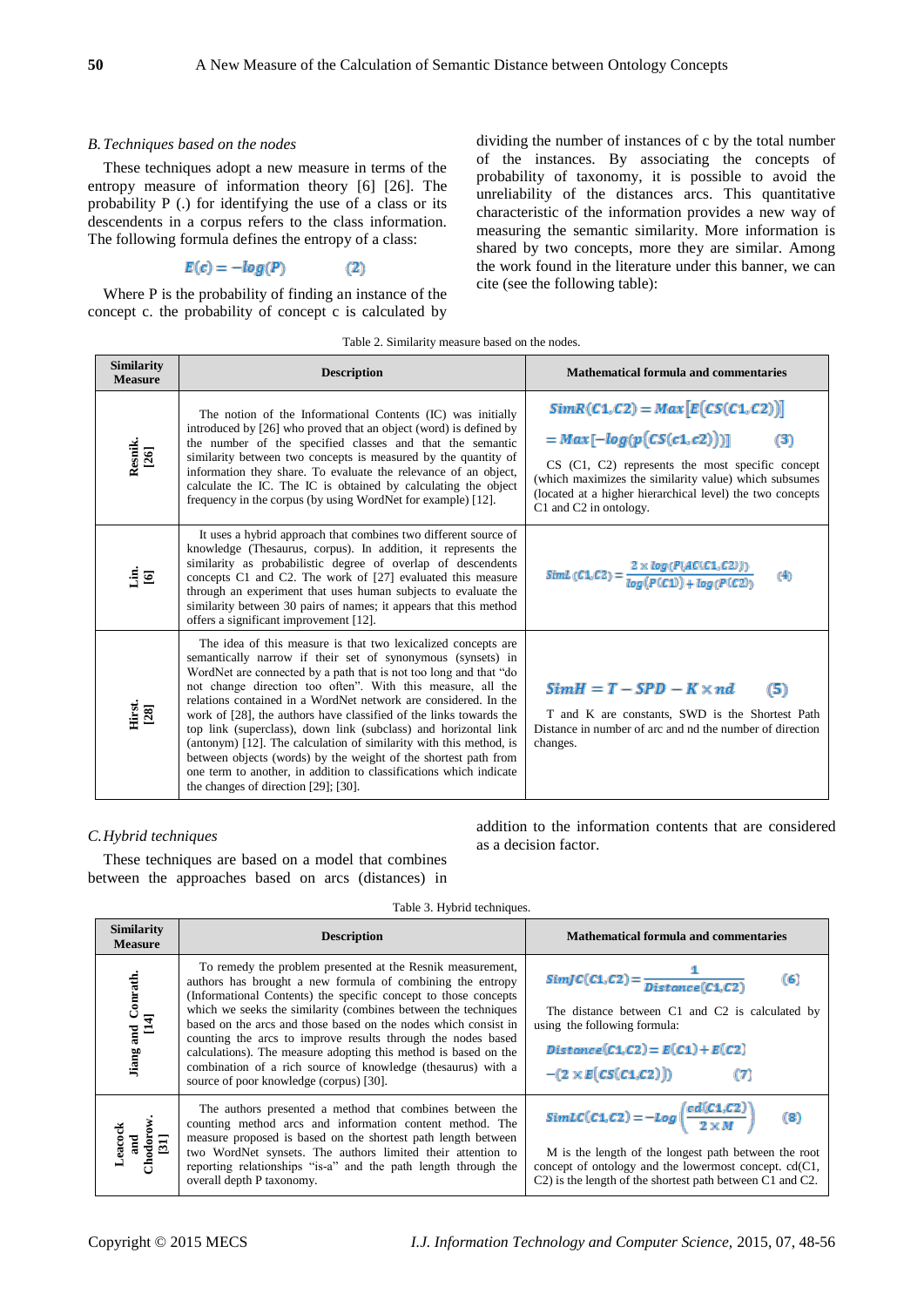### *D.Techniques based on the vector space*

In the information retrieval domain, the vector space models are widely adopted [3]; [4]. These approaches use a characteristic vector, in a dimensional space, to represent each object and calculate the similarity based on the cosine measure or the Euclidean distance.

The vector space model is used for an arrangement of complex objects as the representatives of the Kdimensional vectors. The definition of the similarity between two vectors of objects is obtained by their internal contents. Here are some approaches mentioned in the literature (see the following table):

| Table 4. Similarity measure based on the vector space. |  |  |  |  |  |  |  |
|--------------------------------------------------------|--|--|--|--|--|--|--|
|--------------------------------------------------------|--|--|--|--|--|--|--|

| <b>Similarity</b><br>measure | <b>Description</b>                                                                                                                                                                                                                                                                                                                                                                                                                  | <b>Mathematical formula and commentaries</b>                                                                                                                                                                                                                  |
|------------------------------|-------------------------------------------------------------------------------------------------------------------------------------------------------------------------------------------------------------------------------------------------------------------------------------------------------------------------------------------------------------------------------------------------------------------------------------|---------------------------------------------------------------------------------------------------------------------------------------------------------------------------------------------------------------------------------------------------------------|
| Jaccard                      | It's defined by the number of common objects divided by the<br>total number of objects minus the number of common objects<br>$[30]$ .                                                                                                                                                                                                                                                                                               | $SimJ(X,Y) = \frac{x \times y}{  x  _2^2 +   y  _2^2 - x \times y}$ (9)<br>Such that x and y are vectors extracted from the<br>concepts C1 and C2.<br>$  x   = \varphi^x$ i=1 denotes the norm of vector x and<br>$  x  _2 = \sqrt{\sum_{i=1}^{i=1}  x_i ^2}$ |
| Cosine                       | It uses the complete vector representation, that is to say the<br>objects frequency (words). Two objects (documents) are similar if<br>their vectors are combined. If two objects are not similar, their<br>vectors form an angle $(X, Y)$ whose cosine is the value of<br>similarity. This measure therefore quantifies the similarity<br>between the two vectors such as the cosine of the angle between<br>the two vectors [30]. | The formula is defined by the ratio of the scalar<br>product of the vectors x and y, and the product of the<br>norm of x and y.<br>$SimC(X,Y) = cos(X,Y) = \frac{x \times y}{  x  _2 \times   y  _2}$ (10)                                                    |
| Euclidean                    | It's based on the ratio of the Euclidean Distance (ED) increased<br>by $1 \, [30]$ .                                                                                                                                                                                                                                                                                                                                                | $ED =   x - y  $<br>$SimE(C1, C2) = \frac{1}{1 + ED}$ (11)                                                                                                                                                                                                    |
| Dice                         | It's defined by the number of the common objects multiplied by<br>2 to the total number of objects [30].                                                                                                                                                                                                                                                                                                                            | $SimD(C1, C2) = \frac{2 \times x \times y}{  x  _2^2 +   w  _2^2}$<br>(12)                                                                                                                                                                                    |

### III. RELATED WORKS

A similarity measure between the concepts of a hierarchical ontology permits the validation of a domain data and the enrichment of these data in the same way by others of domain ontology.

Zargayouna and Salotti, in [29], define a function Spec (C1, C2) which calculates the specificity of two concepts in relation to the lowest of the ontology concept (Bottom, virtual concept which symbolizes the end of the ontology) as shown in figure 2.



Fig. 2. Example of an extract of ontology.

#### $Spec(C1, C2) = D_B \times D1 \times D2$  $(13)$

Spec (C1, C2) is equal to zero if C1 is ancestor of C2 or vice versa. Will therefore be penalized neighboring concepts C1 or C2, thus, the measure of Wu and Palmer becomes:

$$
SimZS(C1, C2) = \frac{2 \times D_R}{D1 + D2 + Spec(C1, C2)} \tag{14}
$$

$$
SimZS(C1, C2) = \frac{2 \times D_R}{D1 + D2 + D_R \times D1 \times D2}
$$
 (15)

The cares of this measure are:

- *1.* The measure of Wu and Palmer was changed by changing the distance  $(2 * D_R)$  by  $(D_B * D1 * D2)$  in the denominator of the formula (Here, we are talking about a new formula instead of an extension of the Wu and Palmer measure).
- *2.* The obligation to seek the lowest concept of ontology  $(C_B)$ .
- *3.* The obligation to introduce and calculate another distance  $D_B$ .
- *4.* The measure has been tested on a single instance of a single ontology.

T. Slimani and al in [30], Give an extension of Wu and Palmer measure represented by the following formula:

$$
SimTBK = \frac{2 \times N}{N1 + N2_B} \times PF(C1, C2) \tag{16}
$$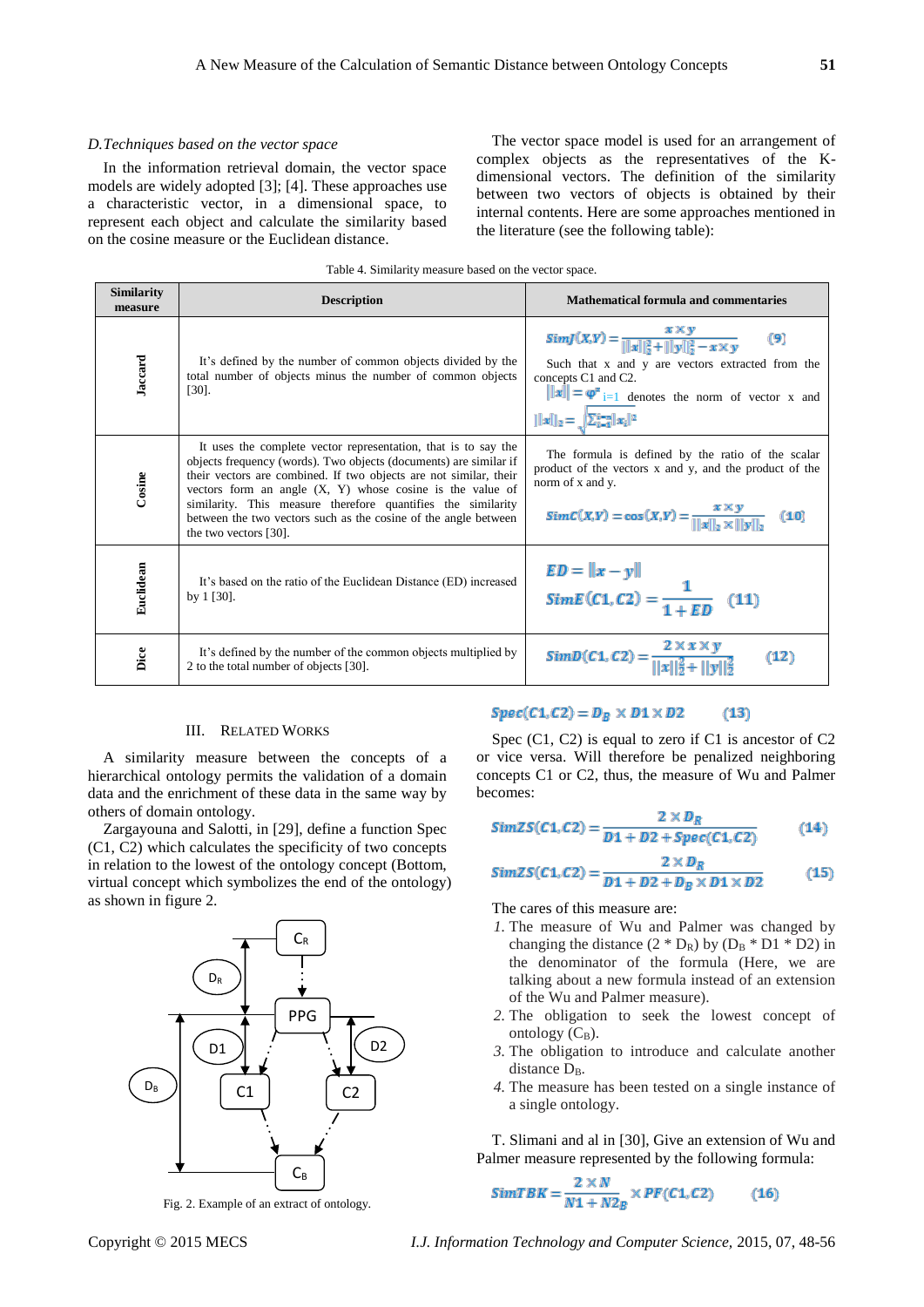Let PF (C1, C2) be the penalization factor of two concepts C1 and C2 placed in the neighborhood.

If C1 and C2 are  $\subset$  in the same way,

$$
PF(C1, C2) = (1 - \lambda)(Min(N1, N2) - N)
$$
  
 
$$
+ \lambda(|N1 - N2| + 1)^{-1}
$$
 (17)

Let N1 and N2 be the distances which separate nodes C1 and C2 from the root node, and N the distance which separates the closest common ancestor of C1 and C2 from the root node. C1 and C2 are the concepts for which the similarity is computed. The coefficient  $\lambda$  is a Boolean value indicating 0 or 1, with 0 indicating two concepts in the same hierarchy and 1 indicating two concepts in neighborhood, respectively. Min (N1, N2) represent the minimum value between C1 and C2. The ratio PF (C1,  $C_2$ ) =1 if C1 is ancestor of C2 or the reverse.

Among the cares of this formula:

- 1. Mathematically, the formula is complicated more because of:
	- a. We must, always, to calculate the *Min (N1, N2)*,
	- b. We must, always, to calculate the absolute value |N1 - N2|,
	- c. A logical variable besides in the formula  $(\lambda)$ .
- 2. The new measure has been tested on a single instance of ontology (To validate the measure, it is necessary to test it with more of an example).

### IV. OUR CONTRIBUTION

### *A.Exposition of th problem*

The Wu & Palmer measurement is interesting but has a limit because it primarily aims to detect the similarity between two concepts in relation to their distance of their SG. More this subsuming is general less they are similar (and vice versa). However, it does not capture the same similarities that symbolic conceptual similarity. Thus we can have  $Sim(A, f) < Sim(A, B)$ , where f is one of the sons of A, and B one of the brothers of A. That which is inadequate for our senses in the information retrieval framework where it is necessary to bring back all the son of a concept (i.e. query) before its neighborhood. This measure has the advantage of the execution time speed, but the disadvantage of the production of a similarity value of two nearby concepts that exceed the value of two concepts in the same hierarchy.

As reference, figure 3 represents a graph showing a part of a hierarchy of gene ontology concepts in biology. The concepts contained in this ontology intuitively represent a set of various conceptual distances are compared two by two.

For example, the concept "cellular process" and "cellular component organization" present a similarity value equal to 0 in the case of the use of traditional similarity traditional measures that include external information in the hierarchy such as measures of [25]; [32].

By against, adopting an approach based on the hierarchy gives a similarity value different from 0 for these two same concepts. In addition, the similarity value

of the two concepts "cellular process" and "cellular component organization" is less low than that of the concepts "cellular process" and "cell cycle".

However, we judge that the concept "cellular process" is closer to the concept "cell cycle" than the concept "cellular component organization".

These precise details are very interesting to research the semantic similarity of a set of concepts in ontology.

These intuitive distances can be used, for example, to improve search engines in terms of efficiency and accuracy of responses to customer requests. The simplest structure supporting the reasoning on type hierarchy is that which we can be found in a conceptual graphs support. In this structure, the subsumption links grouped types according to the definitional characteristics which they share.

### *B. Solution Suggested*

For example, we can obtain with the Wu and Palmer measurement, a similarity value between the concept "M phase of mitotic cell cycle" and "mitosis" which exceeds the similarity value between "cellular process" and "M phase of mitotic cell cycle". However, this measure provides a higher similarity between a concept and its neighborhood compared to the same concept and son concept (see example of application below).

Let the ontology of Figure 3, denoted by C1, C2 and C3 the concepts "cellular process", "M phase of mitotic cell cycle" and "mitosis". By applying the Wu and Palmer measure, the similarity value is calculated as follows:

$$
SimWP(C1, C2) = \frac{2*1}{0+4+2*1} = 0.33
$$

$$
SimWP(C2, C3) = \frac{2*3}{2+1+2*3} = 0.66
$$

The values obtained by the Wu and Palmer measure show that the neighboring concepts C2 and C3 are more similar than the concepts C1 and C2 located in the same hierarchy what is inadequate within the framework of the semantic information retrieval.

We propose a new measure which updates the Wu and Palmer measure, whose expression is represented by the following formula:

$$
SimDB(C1, C2) = \frac{2 \times D}{D1 + D2 + 2 \times D + FPD_SG(C1, C2)} \quad (18)
$$

With**:**

$$
FPD\_SG(C1, C2) = \begin{cases} 0 & \text{If } Cond1 \\ (D+DI)^*(D+D2) & \text{If } Cond2 \end{cases}
$$

$$
Cond1 \rightarrow
$$
 C1 is ancestor of C2 or conversely.

# *Cond2*  $\rightarrow$  C1 and C2 are close by a CS.

FPD SG (Function Produces Depths by Smaller Generalizing) is a function which makes it possible to penalize the similarity of two neighboring concepts which are not located in the same hierarchy. In the case of neighboring concepts, FPD\_SG gives the distance in number of arcs equal to the product of depths of the two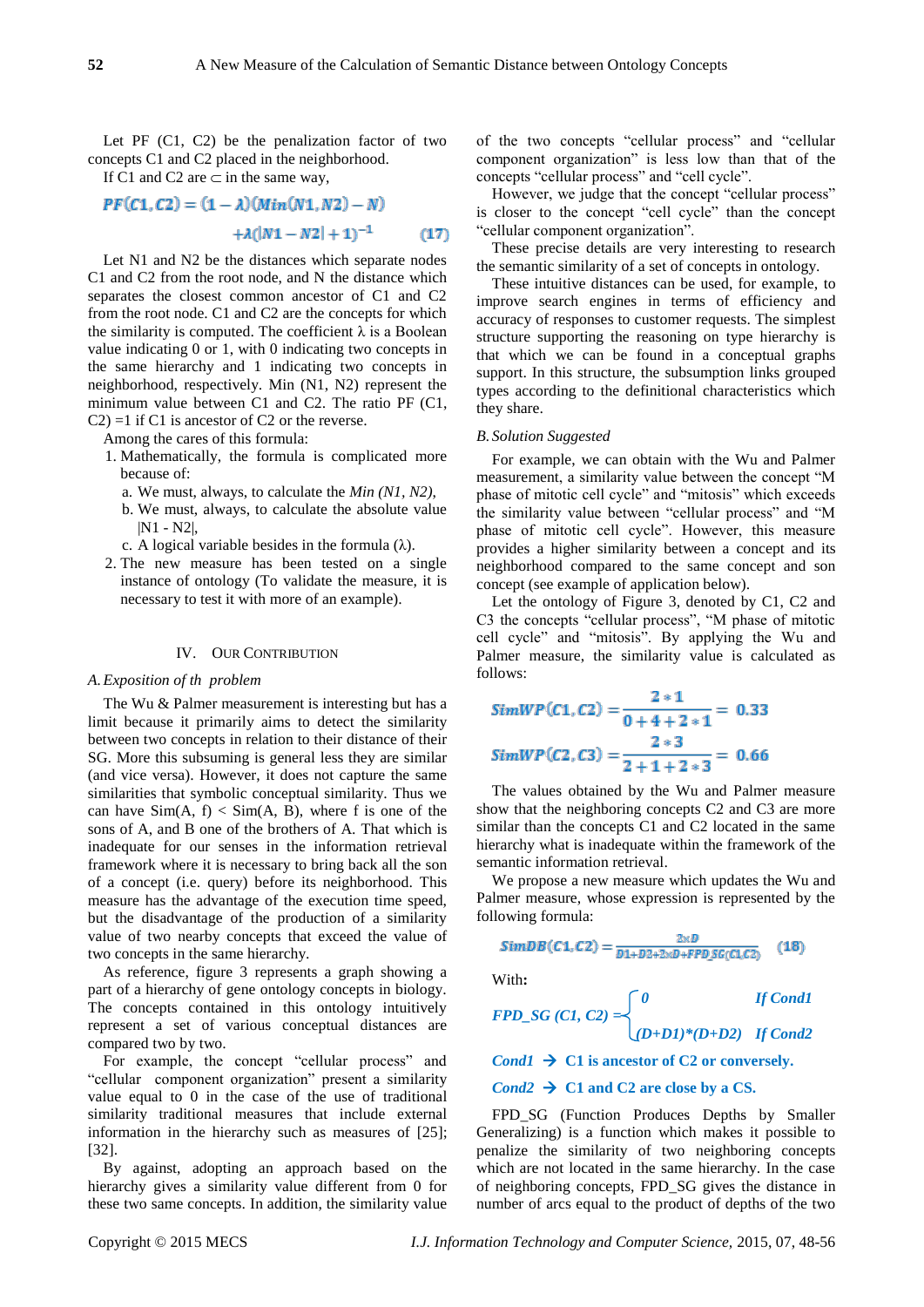concepts compared to the ontology root via a CS. More and more that the distances D or Di (where D is the distance between CS and the root and Di represent the distance between a concept Ci and it CS) are distant, more and more SimDB decreases. With this function, the similarity measure between two hierarchical concepts is higher than the similarity between two neighboring concepts by a CS.



Fig. 3. Graph representing a hierarchical part of Gene Ontology in Biology 17].

# *C.Example of application*

By taking the same previous example with the same concepts C1, C2 and C3, and by applying our measure

and the Wu and Palmer measure, the similarity values between C1 and C2 and between C2 and C3 are indicated in the tables below:

Table 5. Similarity values calculated by Wu & Palmer measure, and our measure (Hierarchical concepts).

|                  |                               | <b>SimWP</b> | SimDB |
|------------------|-------------------------------|--------------|-------|
| cellular process | M phase of mitotic cell cycle | 0.33         | 0.33  |

Table 6. Similarity values calculated by Wu & Palmer measure, and our measure (neighboring concepts).

|                               | <b>SimWP</b> | <b>SimDB</b> |
|-------------------------------|--------------|--------------|
| M phase of mitotic cell cycle | 0.66         | 0.20         |

$$
SimDB (C1, C2) = \frac{2*1}{0+4+2*1+0} = 0.33
$$
  
\n
$$
SimDB(C2, C3) = \frac{2*3}{2+1+2*3+((3+2)*(3+1))} = 0.20
$$

### *D.Properties of our measure*

Let three concepts C1, C2 and C3 of any one ontology. Here are some properties satisfieded by our measure.

- Non-negativity: SimDB  $(C1, C2) \ge 0$ .
- Identity: SimDB  $(C1, C1) =$  SimDB  $(C2, C2) =$ SimDB  $(C3, C3) = 1$ .
- Symmetry:  $SimDB(C1, C2) = SimDB(C2, C1)$ .
- Uniqueness: SimDB (C1, C2) =  $1 \rightarrow C1 = C2$ .
- Different: SimDB (C1, C2) =  $0 \rightarrow C1 \neq C2$ .
- Interval of definition: SimDB (C1, C2)  $\subset$  [0..1].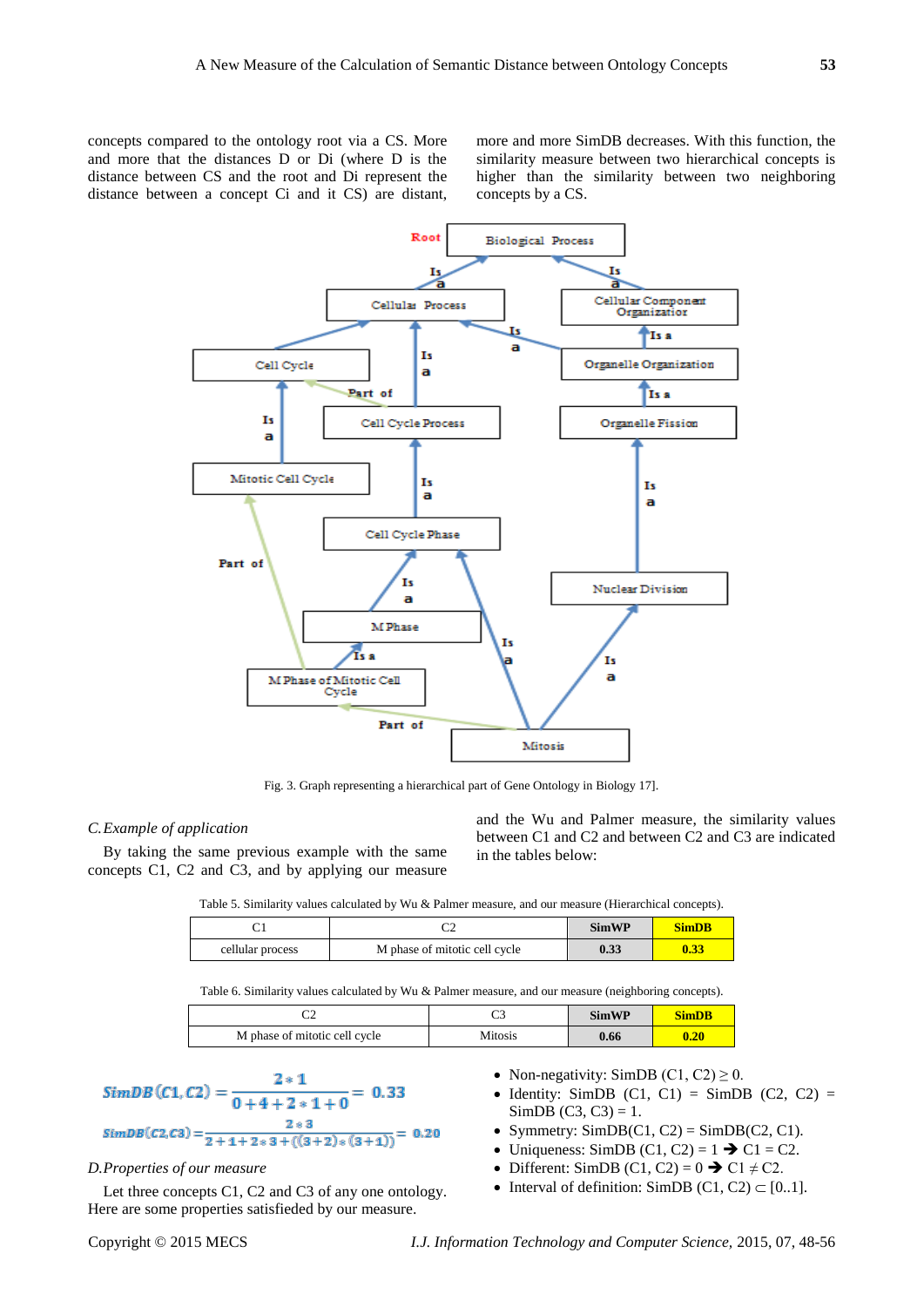### *E.Comparison between our measure and that of Wu and Palmer*

The objective of this paper is to implement and test an update of a method of similarity measure can advance research in the field of ontology and simulation conceptual distances.

In an OWL ontology, each object is described by some RDF [30] reports. Let O be an object in OWL ontology. O is characterized by a set of descriptions which contains all the reports described. A set of description for O is defined by: Descr (O) = {(s, p, o)  $\in$  O}, where s, p and o are an RDF triple indicating the subject, the predicate and the object. RDF (Resource Description Framework) is now used as a standard for the exchange of the metadata between various applications. It facilitates the work of search engines to seek the documents in an efficient manner.

To verify the validity of our measure, it is judicious to test its relevance calculation compared to the Wu and Palmer measure which was considered to be fastest in terms of the similarity generation time [6]. The impact of the change in the Wu and Palmer measure and the result to our measure must be evaluated to judge its relevance.

In tables 7 and 8, we chose a representation per concepts pairs contained in ontology in order to calculate the similarities values. The calculation is performed respectively by the Wu and Palmer measure and by our measure.

Table 7 relates to hierarchical concepts while table 8 examines nearby concepts.

| Concepts         |                               | <b>SimWP</b> | <b>SimDB</b> |
|------------------|-------------------------------|--------------|--------------|
|                  | C <sub>2</sub>                |              |              |
| cellular process | M phase of mitotic cell cycle | 0.33         | 0.33         |
| cellular process | cell cycle                    | 0.66         | 0.66         |
| cell cycle phase | M phase                       | 0.54         | 0.54         |
| cellular process | cell cycle process            | 0.66         | 0.66         |
| cell cycle phase | <b>Mitosis</b>                | 0.54         | 0.54         |

| Table 7. Representation by pair of hierarchical concepts. |  |  |  |
|-----------------------------------------------------------|--|--|--|
|-----------------------------------------------------------|--|--|--|

### Table 8. Representation by pair of neighboring concepts.

| Concepts                      | <b>SimWP</b>                  | <b>SimDB</b> |      |  |
|-------------------------------|-------------------------------|--------------|------|--|
| C <sub>2</sub>                |                               |              |      |  |
| M phase of mitotic cell cycle | <b>Mitosis</b>                | 0.66         | 0.20 |  |
| cell cycle                    | cell cycle process            | 0.50         | 0.25 |  |
| M phase                       | <b>Mitosis</b>                | 0.75         | 0.25 |  |
| cell cycle process            | organelle organization        | 0.50         | 0.25 |  |
| <b>Mitosis</b>                | M phase of mitotic cell cycle | 0.66         | 0.20 |  |

![](_page_6_Figure_12.jpeg)

Fig. 4. Wu & Palmer measure unchanged by our measure (Hierarchical concepts).

![](_page_6_Figure_14.jpeg)

![](_page_6_Figure_15.jpeg)

![](_page_6_Picture_17.jpeg)

Fig. 5. Our measure relevance (Neighboring concepts). Fig. 6. Graph representing a hierarchical part of Travel Ontology [18].

Copyright © 2015 MECS *I.J. Information Technology and Computer Science,* 2015, 07, 48-56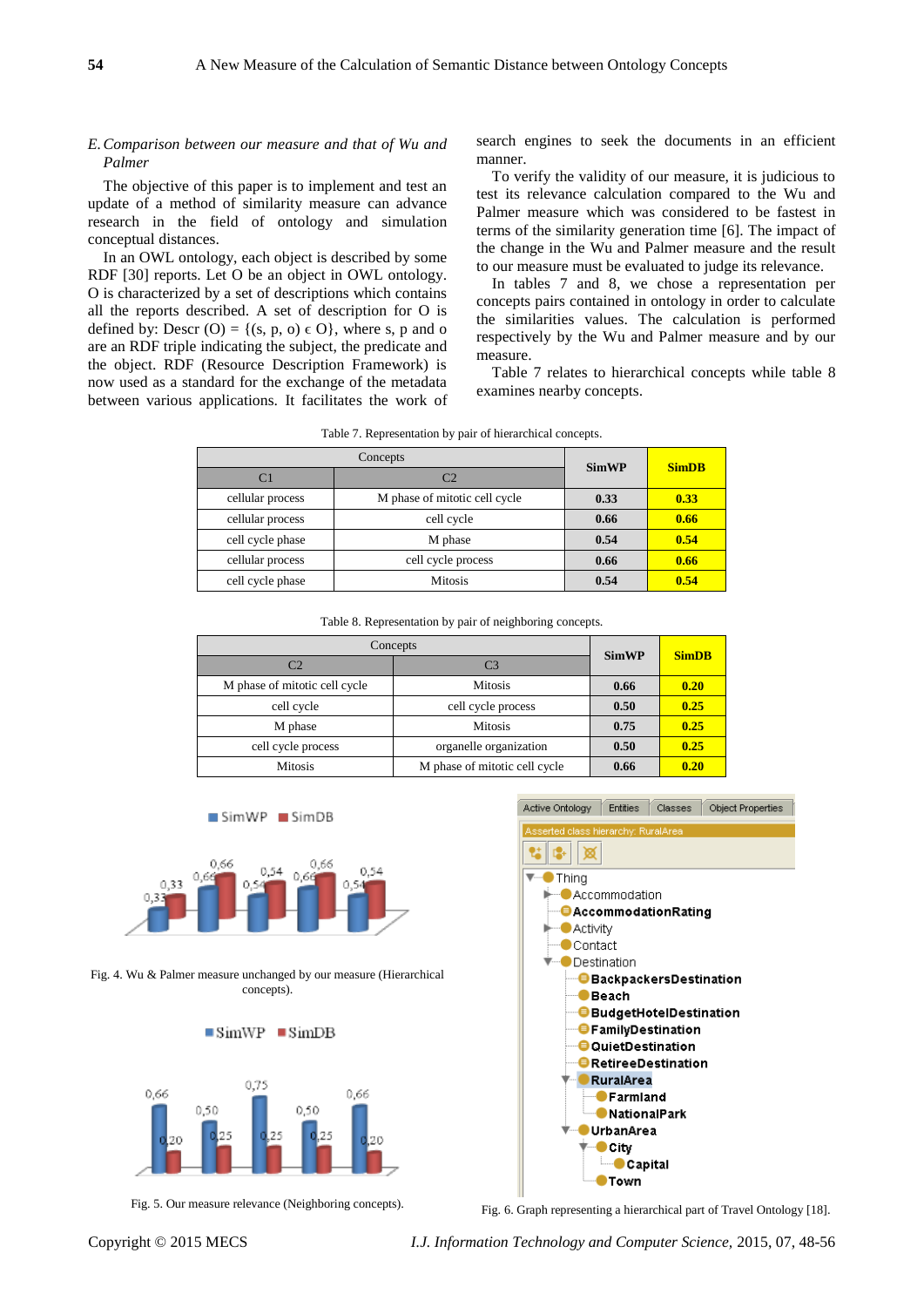| Concepts       |                     | <b>SimWP</b> | <b>SimDB</b> |
|----------------|---------------------|--------------|--------------|
| C <sub>1</sub> | C2                  |              |              |
| Destination    | Capital             | 0.40         | 0.40         |
| Destination    | <b>NationalPark</b> | 0.50         | 0.50         |
| Urban Area     | Capital             | 0.33         | 0.33         |

Table 9. Representation by pair of hierarchical concepts.

Table 10. Representation by pair of neighboring concepts.

| Concepts            |                | <b>SimWP</b> | <b>SimDB</b> |
|---------------------|----------------|--------------|--------------|
| C2                  | C <sub>3</sub> |              |              |
| Capital             | Town           | 0.57         | 0.21         |
| <b>NationalPark</b> | Farmland       | 0.66         | 0.26         |
| Capital             | Town           | 0.40         | 0.21         |

### *F.Another example (2nd Test)*

The relevance of our measure compared to the Wu and Palmer measure is localized on the level of two concepts located in a hierarchy from which the subsuming concept is different.

Increasing the distance between the direct subsuming concepts is far more than the similarity value decreases. Comparing the relevance of the values found in Table 7 is shown in Figure 5. The results obtained show that there is an increase in the relevance provided by our measure.

**Remark:** Table 7, figure 4 and table 9 show that our measure has not changed the Wu and Palmer measure in the case of hierarchical concepts.

### V. CONCLUSIONS AND FUTURE WORK

In this work, we presented an update calculation of similarity presented by Wu and Palmer. We compared our measure with that of Wu and Palmer considered the fastest. The results obtained show that the measure produced ensures the relevance of the values produced for the similarity of two concepts.

The importance of this measure increases, in addition, in the case of hierarchical ontology that presents "is-a" relationships which allows a clearer precision for relationships. This can be adopted in the domain of semantic association identification where the current approaches relate to associations not giving a precision on the degree of association accuracy.

### **REFERENCES**

- [1] V. Jain and M. Singh, "Ontology based information retrieval in semantic web: A survey", International Journal of Information Technology and Computer Science (IJITCS), pp. 62-69, 2013.
- [2] G. Bisson, "La similarité: Une notion symbolique / numérique", journal apprentissage symbolique-numérique (Tome 2), pp. 169-201, 2000.
- [3] R. Baeza-Yates and B. Ribeiro-Neto, "Modern Information Retrieval", ACM Press and Addison-Wesley, New York USA, 1999.
- [4] G. Salton and M. J. McGill, "Introduction to modern information retrieval", Book, McGraw-Hill Inc, New York USA, 1986.
- [5] Z. Wu and M. Palmer, "Verb semantics and lexical selection", in proceedings of the 32<sup>nd</sup> Annual Meeting of the Associations for Computational Linguistics (ACL'94), pp. 133-138, Las Cruces, New Mexico, 1994.
- [6] D. Lin, "An Information-Theoretic Definition of similarity", in proceedings of the 15<sup>th</sup> International Conference on Machine Learning (ICML'98), pp. 296-304, Morgan-Kaufmann, San Francisco USA, 1998.
- [7] H. Jeffrey, L. William and D. John, "A Semantic Similarity Measure for Semantic Web Services", in proceedings of WWW 2005, Chiba Japan, 2005.
- [8] P. Siddharth, S. Banerjee and T. Pedersen, "Using measures of semantic relatedness for word sense disambiguation", in proceedings of the 4<sup>th</sup> International Conference on Intelligent Text Processing and Computational Linguistics, Mexico City, Mexico, pp. 241- 257, 2003.
- [9] D. McCarthy, R. Koeling, J. Weeds and J. Carroll, "Finding predominant senses in untagged text", in proceedings of the 42nd Annual Meeting of the Association for Computational Linguistics, Barcelona Spain, pp. 280 – 287, 2004.
- [10] I. Gurevych and M. Strube, "Semantic similarity applied to spoken dialogue summarization", in proceedings of the 20th International Conference on Computational Linguistics, Geneva, Switzerland, pp. 764-770, 2004.
- [11] G. Hirst and A. Budanitsky, "Correcting real-word spelling errors by restoring lexical cohesion", Natural Language Engineering Journal, vol. 11 Issue 1, pp. 87-111, 2004.
- [12] M. Naeem, S. Gillani, M. Abdul Qadir and S. Asghar, "gSemSim: semantic similarity measure for intra gene ontology terms", International Journal of Information Technology and Computer Science (IJITCS), pp. 32-40, 2013.
- [13] P.W. Lord, R.D. Stevens, A. Brass and C. A. Goble, "Semantic Similarity Measures as Tools for Exploring the Gene Ontology", Pacific Symposium on Biocomputing 8, Lihue Hawaii USA, pp. 601-612, 2003.
- [14] J. J. Jiang and D. W. Conrath, "Semantic similarity based on corpus statistics and lexical taxonomy", in Proceedings of International Conference Research on Computational Linguistics (ROCLING X), Taiwan, 1997.
- [15] T. Pedersen, S. V. S. Pakhomov, S. Patwardhan and C. G. Chute, "Measures of semantic similarity and relatedness in the biomedical domain", Journal of Biomedical Informatics, vol. 40, pp. 288–299, 2007.
- [16] C. Pesquita, D. Faria, AO. Falcão, P. Lord and F. M. Couto, "Semantic similarity in biomedical ontologies", PLOS Computational Biology Journal vol. 5 issue 7, 2009.
- [17] Http:// [www.geneontology.org](http://www.geneontology.org/)
- [18] Http://www.protege.stanford.edu/plugins/owl/owllibrary/travel.owl
- [19] R. Rada, H. Mili, E. Bicknell and M. Blettner, "Development and application of a metric on semantic nets", IEEE Transaction on Systems, Man and Cybernetics, vol. 5 issue 1, pp. 17-30, 1989.
- [20] J. H. Lee, M.H. Kim and Y. J. Lee, "Information Retrieval Based on Conceptual Distance in IS-A Hierarchies", Journal of Documentation, vol. 49 issue 2, pp. 188-207, 1993.
- [21] M. Halkidi, B. Nguyen, I. Varlamis and M. Vazirgiannis, thesus: ''Organizing web document collections based on link semantics", Journal on Very Large Databases, Special Edition on the Semantic Web, Nov. 2003.